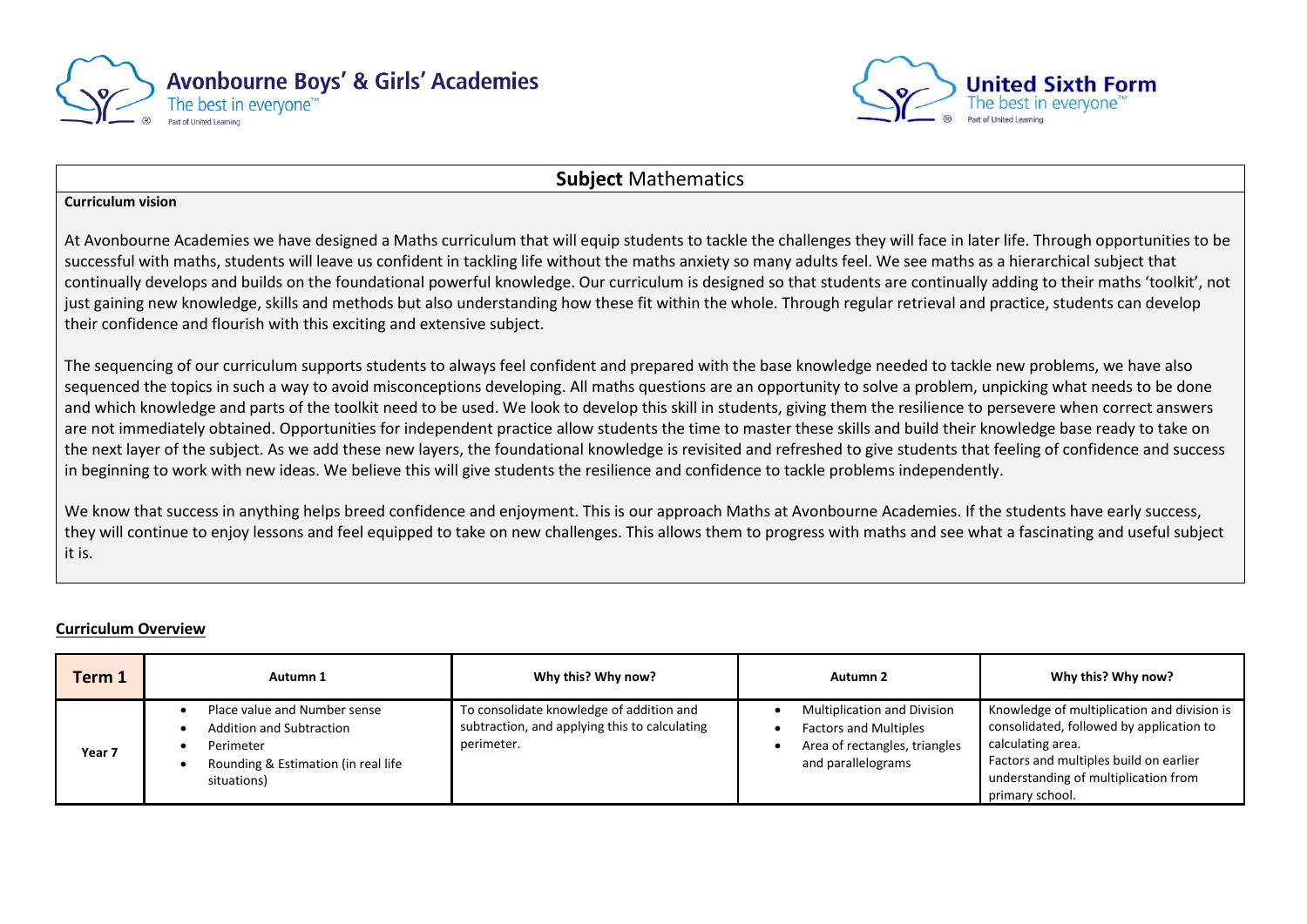

## Avonbourne Boys' & Girls' Academies<br>The best in everyone<sup>184</sup>



| Year 8                                    | Indices<br>Prime Factorisation<br>Rounding<br>Fractions<br><b>Negative Numbers</b>                                                                                                | Prime factorisation builds on knowledge and<br>understanding of indices<br>Key skill of fractions ready for application to<br>other areas later on in the curriculum.                                                                                                                                                                                                                                                                                             | Linear Equations<br>$\bullet$<br><b>Coordinates and Basic Graphs</b>                                                                                           | Students develop key skills and method of<br>solving equations<br>Understanding of coordinates supports<br>further application in graph and algebra<br>work later on.                                                        |
|-------------------------------------------|-----------------------------------------------------------------------------------------------------------------------------------------------------------------------------------|-------------------------------------------------------------------------------------------------------------------------------------------------------------------------------------------------------------------------------------------------------------------------------------------------------------------------------------------------------------------------------------------------------------------------------------------------------------------|----------------------------------------------------------------------------------------------------------------------------------------------------------------|------------------------------------------------------------------------------------------------------------------------------------------------------------------------------------------------------------------------------|
| Year 9                                    | Place value and number properties<br>Decimals<br>Rounding and Estimation<br>Indices, powers and roots<br>Factors, multiples and primes<br>Ratio                                   | Builds on study from Year 8, by revisiting and<br>extending this knowledge.<br>Key concept of ratio and link to fractions topic.                                                                                                                                                                                                                                                                                                                                  | Fractions, decimals and<br>$\bullet$<br>percentages<br>Fractions<br>$\bullet$<br>Percentages<br>$\bullet$<br>Proportion<br>$\bullet$                           | Develops understanding of different<br>representations of same values, this is<br>structured by a closer focus on each area<br>following overview.                                                                           |
| Year 10                                   | Rearrange formulae<br>$\bullet$<br>Linear Graphs<br>Compound measures                                                                                                             | Rearranging formulae is a key skill when<br>extending algebra topic, which is fundamental<br>when studying Maths at a higher level. This<br>also links to science where formulae are<br>continually used.<br>Linear graphs and gradients prepares students<br>for next level, this leads into gradients of<br>curves and gradient function at A Level. This is<br>important hierarchical knowledge, students<br>need the base knowledge to be able to move<br>on. | Quadratic Graphs<br>$\bullet$<br>Linear simultaneous<br>$\bullet$<br>equations<br>Further graphs<br>$\bullet$<br><b>Expanding and Factorising</b><br>$\bullet$ | Simultaneous equations introduced as a<br>key problem solving method.<br>Quadratics introduced as next order of<br>equation that can be solved.<br>Expanding and factorising links to key<br>values on graphs.               |
| Year 11                                   | Pythagoras<br>$\bullet$<br>Right angled trigonometry<br>Bearings and scale drawings<br>Algebraic Proof<br>Quadratic equations<br>Functions<br>Iteration<br>Quadratic Inequalities | Introduces formal proof, important for taking<br>the subject beyond GCSE.<br>Function work builds on algebra rules and<br>methods such as substitution.<br>Quadratic equations extended and solved<br>using different methods which is a key problem<br>solving concept.                                                                                                                                                                                          | Transformations<br>$\bullet$<br>Congruence<br>$\bullet$<br><b>Circle Theorems</b><br>Further Trigonometry<br>$\bullet$                                         | Knowledge of circle geometry is built on in<br>this unit.<br>Trigonometry is further extended to<br>applications for any triangle and links to<br>work with bearings.                                                        |
| Year 12<br><b>Maths</b>                   | Algebra and Functions<br><b>Coordinate Geometry</b><br><b>Statistical Sampling</b>                                                                                                | Students consolidate higher GCSE knowledge,<br>extending understanding to more complex<br>examples.<br>Students also are introduced to the sampling<br>element of statistics.                                                                                                                                                                                                                                                                                     | Trigonometry<br>Data Presentation<br>$\bullet$<br>Kinematics<br>$\bullet$                                                                                      | Consolidates higher GCSE knowledge,<br>extending understanding to more complex<br>examples.<br>Introduces new course area of mechanics,<br>where problem solving is linked with<br>algebra and functions work of pure maths. |
| Year 12<br><b>Further</b><br><b>Maths</b> | Algebra and Functions<br>Coordinate Geometry<br>Trigonometry<br><b>Statistical Sampling</b><br>Data Representation                                                                | Consolidate higher GCSE knowledge, extending<br>understanding with more complex examples.                                                                                                                                                                                                                                                                                                                                                                         | Kinematics<br>$\bullet$<br><b>Complex Numbers</b><br>$\bullet$<br>Forces<br>$\bullet$<br><b>Further Algebra</b><br>$\bullet$<br>Differentiation                | Introduces new course area of mechanics,<br>where problem solving is linked with<br>algebra and functions work of pure maths.                                                                                                |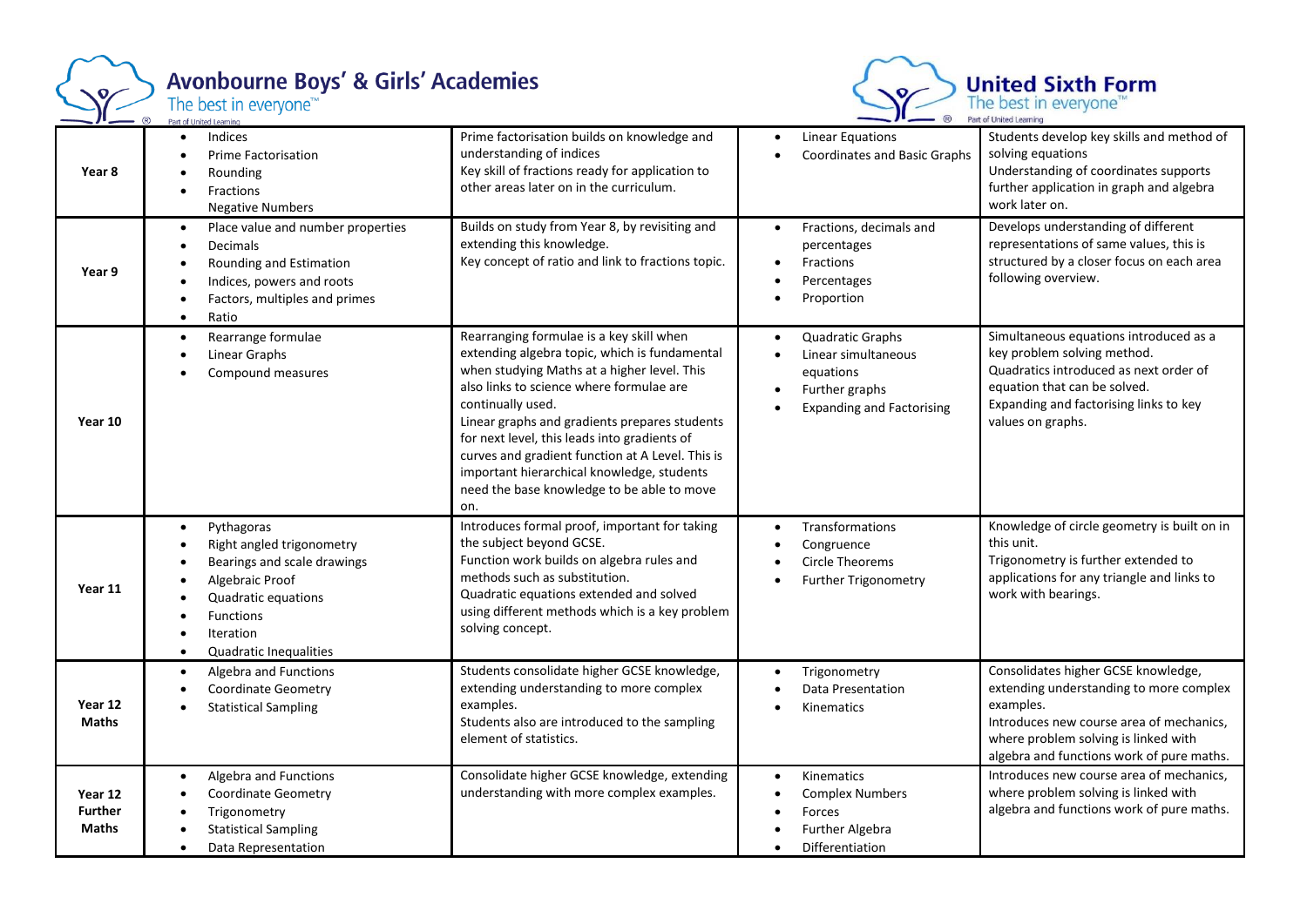

## **Avonbourne Boys' & Girls' Academies** The best in everyone<sup>™</sup>



Part of United Learning • Differentiation Students extend their knowledge of • Trigonometry Students continue to build understanding differentiation work from Year 12. This gives of trigonometry from Year 12. This **Functions** • Integration knowledge of additional methods to increases their knowledge base to include • Moments differentiate and wider range of functions. more complex trig functions and identities. • Forces at any angle Knowledge of functions from KS4 is extended Integration builds on foundation from Year **Year 13** in the understanding of composite and inverse 12, giving new methods to integrate **Maths** functions. This also introduces knowledge of increasingly more complex functions. range and domain of functions. Moments introduces turning forces and the forces work extends to include forces applied at angles. Students extend their knowledge of integration • Complex Numbers Knowledge of complex numbers extended • Integration from Y12 work. Further methods in from A Level course. More proof methods and • Linear Transformations • Vectors more formal mathematical proof are calculus introduced giving knowledge of **Year 13**  • Proof by Induction • Methods in Calculus **Further**  introduced. differentiating and integrating more • Discrete Random Variables • Series Statistical distributions introduced for discrete complex functions.**Maths** • Poisson Distribution • Momentum and Impulse variables. Knowledge of discrete data is • Geometric and Negative Binomial • Work, energy and power extended from A Level Maths study. Distributions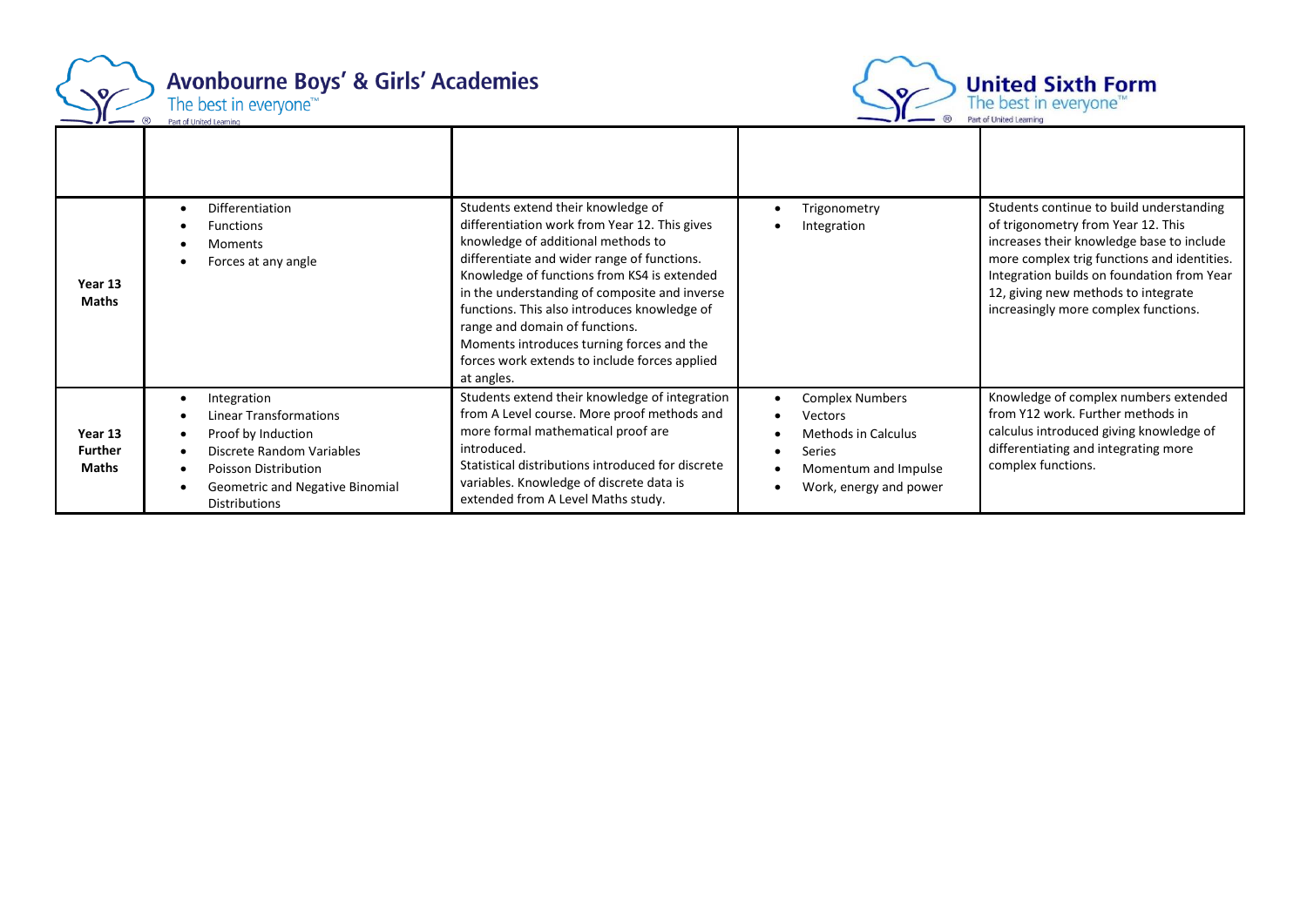



| Term 2                                    | Spring 1                                                                                                                                                         | Why this? Why now?                                                                                                                                                                                                                 | <b>Spring 2</b>                                                                                                  | Why this? Why now?                                                                                                                                                                                                                                                                                                             |
|-------------------------------------------|------------------------------------------------------------------------------------------------------------------------------------------------------------------|------------------------------------------------------------------------------------------------------------------------------------------------------------------------------------------------------------------------------------|------------------------------------------------------------------------------------------------------------------|--------------------------------------------------------------------------------------------------------------------------------------------------------------------------------------------------------------------------------------------------------------------------------------------------------------------------------|
| Year 7                                    | Fractions as part of a whole<br>$\bullet$<br>Fractions as an operation                                                                                           | Key knowledge of fractions is developed and<br>applied to other areas.                                                                                                                                                             | Order of operations<br>Basic rules of algebra<br><b>Expand and factorise</b><br>Substitution<br>$\bullet$        | Algebra rules follow same order of operations.<br>Understanding of 'language' of algebra to lead into<br>substitution and generalisation of problems. Leads<br>into later work with equations.                                                                                                                                 |
| Year 8                                    | <b>Units of Measurement</b><br>Angles<br>Circumference                                                                                                           | This unit introduces pi as circle ratio<br>Knowledge of angles is developed as a key skill for<br>later geometry work in parallel lines and circles.                                                                               | Proportional reasoning<br>$\bullet$<br>Fractions, decimals and<br>$\bullet$<br>percentages<br>Ratio<br>$\bullet$ | Students develop their ability to recognise<br>different representations of same values.<br>Linking fractions as part of a whole to ratio as part<br>to part of whole.                                                                                                                                                         |
| Year 9                                    | <b>Notation</b><br>Simplifying and index laws<br><b>Expanding and Factorising</b><br>Expressions and substitution                                                | Students understanding of indices is extended into<br>the index laws.<br>Further application to algebraic expressions is<br>continued.                                                                                             | <b>Linear Equations</b><br>$\bullet$<br>Linear inequalities<br>Perimeter and Area<br>Pythagoras                  | Students build their knowledge from Year 8<br>equations work, where they revisit and extends<br>this key area.                                                                                                                                                                                                                 |
| Year 10                                   | Probability<br>$\bullet$<br><b>Standard Form</b><br>Proportion                                                                                                   | Probability covered in depth by students. Key<br>statistical method for predicting and modelling is<br>looked at.<br>Proportion builds on previous numerical work and<br>links with algebra and equations.                         | Simple interest<br>Ratio<br>Growth and decay<br><b>Recurring Decimals</b>                                        | Students build on knowledge of ratio and<br>percentages.<br>Percentages builds onto calculator methods.                                                                                                                                                                                                                        |
| Year 11                                   | <b>Statistics</b><br>$\bullet$<br><b>Vectors</b><br>Similar Shapes<br><b>Constructions and Loci</b>                                                              | Further work in done to develop the knowledge of<br>the statistical elements of the maths curriculum.<br>Introduction of vectors and their pure maths<br>application. This area is developed further at A<br>Level.                | Gradients and areas under<br>curves<br><b>Kinematics</b><br><b>Graphical transformations</b>                     | Knowledge of gradients and straight-line graph<br>work is extended and applied to curves. Introduces<br>beginning of gradient function seen at A Level.                                                                                                                                                                        |
| Year 12                                   | <b>Further Algebra</b><br>$\bullet$<br>Differentiation<br>Probability<br>Forces                                                                                  | Algebra continues to build on previous knowledge<br>of this topic area, which is then applied in a<br>variation of problem-solving contexts.<br>Probability revisits the topic from GCSE,<br>consolidating knowledge of this area. | <b>Vectors</b><br>Sequences and Series                                                                           | The vector topic builds on GCSE knowledge of this<br>area.<br>Sequences builds on GCSE by formalising notation<br>and introducing the concept of series. This gives<br>students the knowledge to work with a variety of<br>sequences and calculate sums of series.                                                             |
| Year 12<br><b>Further</b><br><b>Maths</b> | <b>Statisical Distributions and</b><br>$\bullet$<br><b>Hypothesis Testing</b><br>Integration<br>Vectors 2D and 3D<br><b>Exponentials and Logs</b><br>Probability | Integration builds on foundation from Year 12,<br>giving new methods to integrate increasingly more<br>complex functions.<br>Probability revisits the topic from GCSE,<br>consolidating knowledge of this area.                    | Kinematics 2<br><b>Partial Fractions</b><br><b>Binomial Expansion</b><br>Sequences and Series                    | Partial fractions and binomial expansion builds on<br>the knowledge of algebra, giving students further<br>tools to apply to problem solving questions in<br>other areas.<br>Sequences builds on knowledge from GCSE by<br>formalising notation and introducing the concept<br>of series. This gives students the knowledge to |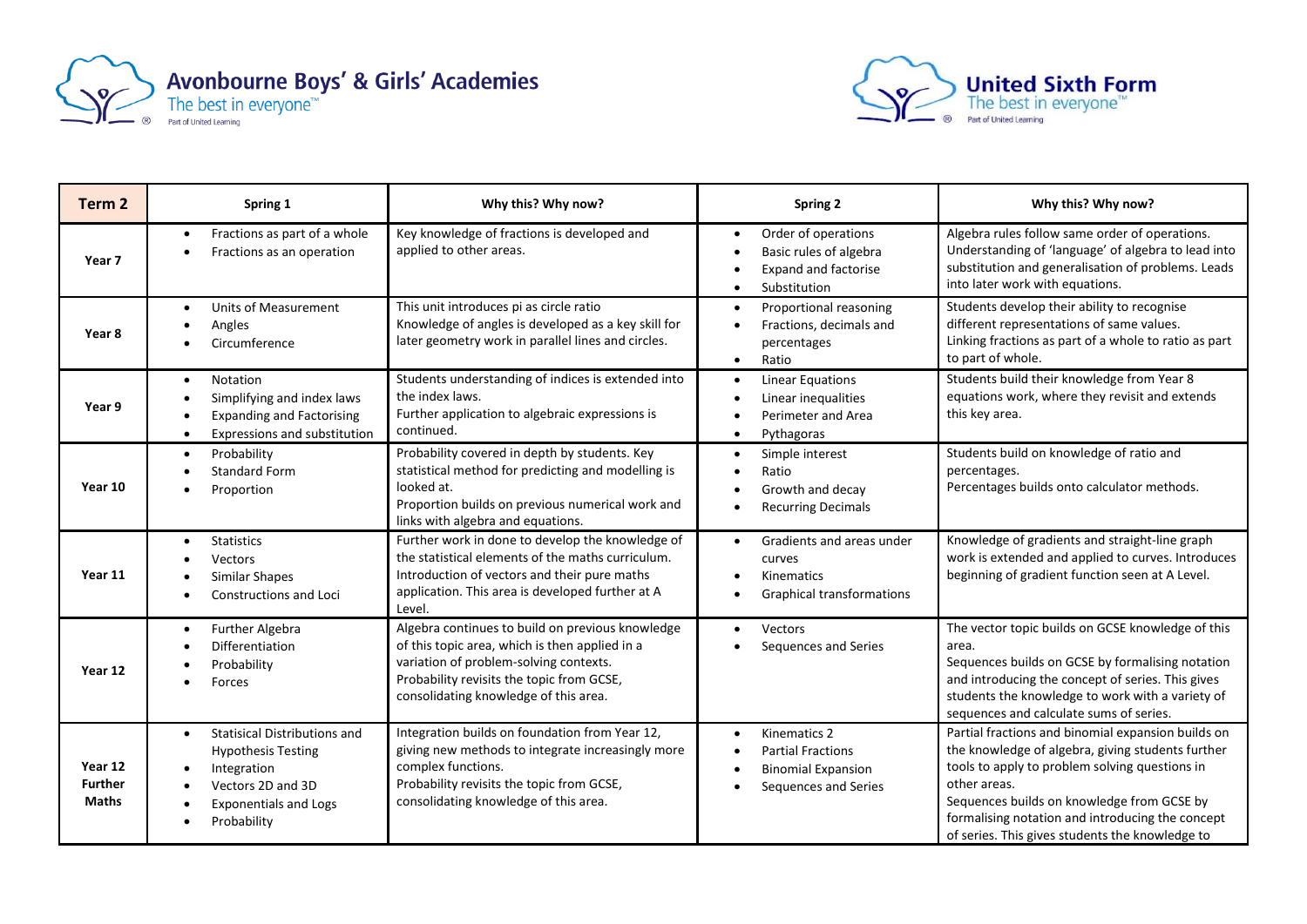

# Avonbourne Boys' & Girls' Academies<br>The best in everyone<sup>184</sup>



|                                           |                                                                                                                                                                    |                                                                                                                                                                                                                                                  |                                                                                                                                                                                                 | work with a variety of sequences and calculate<br>sums of series.                                                                                                                                                |
|-------------------------------------------|--------------------------------------------------------------------------------------------------------------------------------------------------------------------|--------------------------------------------------------------------------------------------------------------------------------------------------------------------------------------------------------------------------------------------------|-------------------------------------------------------------------------------------------------------------------------------------------------------------------------------------------------|------------------------------------------------------------------------------------------------------------------------------------------------------------------------------------------------------------------|
| Year 13                                   | Regression and Correlation<br>Probability<br>Normal Distribution                                                                                                   | Regression and correlation formalises use of lines<br>of best fit and how they can be used and applied<br>with data.<br>Normal distribution introduces our first continuous<br>distribution topic.                                               | <b>Numerical Methods</b><br><b>Parametric Equations</b><br>Projectiles<br><b>Further Kinematics</b>                                                                                             | Numerical methods draws on knowledge of<br>rearranging formulae and differentiation from<br>previous study, to allow estimates of solutions to<br>equations to be found that would otherwise not be<br>solvable. |
| Year 13<br><b>Further</b><br><b>Maths</b> | <b>Polar Coordinates</b><br><b>Hyperbolic Functions</b><br><b>Volumes of Revolution</b><br><b>Hypothesis Testing</b><br>Central Limit Theorem<br>Chi squared tests | Polar coordinates introduced to give knowledge of<br>alternative coordinate system.<br>Volumes of revolution extends integration topic<br>area into 3 dimensions.<br>Further knowledge of statistical distributions<br>gained through this unit. | <b>Differential Equations</b><br>Elastic strings and springs<br>Elastic collisions in one and<br>two dimensions<br><b>Probability Generating</b><br><b>Functions</b><br><b>Quality of Tests</b> | Students focus on statistics and mechanics.<br>Statistics gives further understanding of how<br>statistical tests can be interpreted.                                                                            |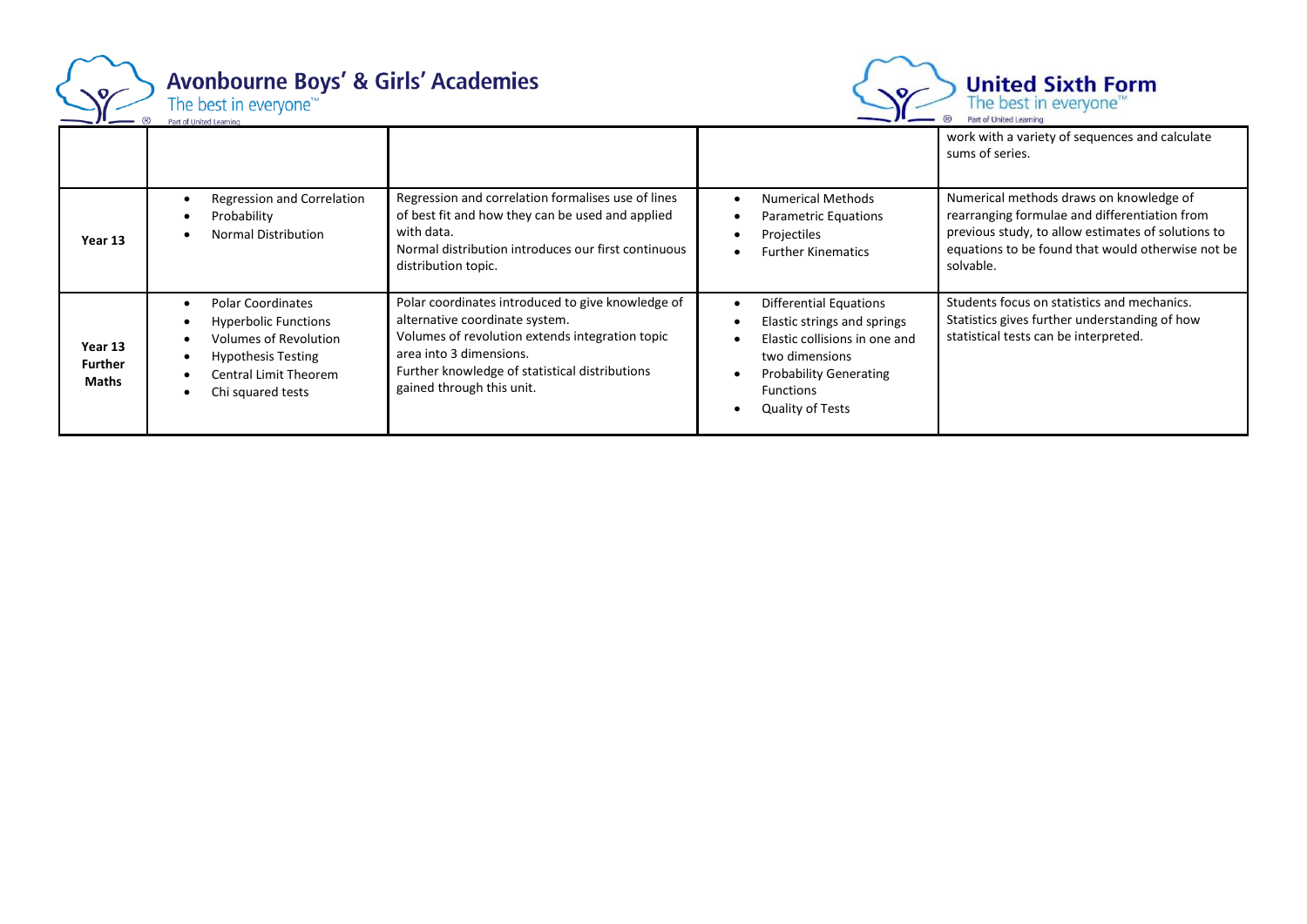



| Term <sub>3</sub>                         | Summer 1                                                                                                    | Why this? Why now?                                                                                                                                                                                                                                                                                    | Summer 2                                                                                                                          | Why this? Why now?                                                                                                                                                                                                                                                                                                                       |
|-------------------------------------------|-------------------------------------------------------------------------------------------------------------|-------------------------------------------------------------------------------------------------------------------------------------------------------------------------------------------------------------------------------------------------------------------------------------------------------|-----------------------------------------------------------------------------------------------------------------------------------|------------------------------------------------------------------------------------------------------------------------------------------------------------------------------------------------------------------------------------------------------------------------------------------------------------------------------------------|
| Year 7                                    | Angles<br>$\bullet$<br>Polygons<br>Symmetry and reflection<br>Coordinates                                   | Key area of angles introduced which forms the<br>basis for much of geometry subject area.                                                                                                                                                                                                             | Mean<br>$\bullet$<br>Two-way tables & Venn<br>diagrams                                                                            | Venn diagram understanding is developed by<br>students, in preparation for prime factorisation<br>and probability                                                                                                                                                                                                                        |
| Year 8                                    | Area of circles and trapezia<br>$\bullet$<br>Presenting and interpreting data<br>Averages                   | Knowledge of circumference work and use of pi is<br>extended.                                                                                                                                                                                                                                         | 3D visualisation<br>Volume                                                                                                        | Students develop their understanding of 3D<br>shapes leading into volume topic.                                                                                                                                                                                                                                                          |
| Year 9                                    | Properties of Shapes<br>$\bullet$<br>Angle facts<br><b>Parallel Lines</b><br>Circles<br>Volume<br>$\bullet$ | Students build on shape work of Y7 and Y8.<br>Extends angle facts and parallel lines work from Y8<br>as well as revisiting this area.<br>Introduces more circle geometry in preparation for<br>circle theorems and equations at GCSE.                                                                 | Surface Area<br>$\bullet$<br><b>Basic vectors</b><br>Sequences<br>Plans and Elevations                                            | Students build on area work and links to 3D<br>shape and volume.<br>Plans and elevations extends understanding of<br>3D visualisation.                                                                                                                                                                                                   |
| Year 10                                   | <b>Statistics</b><br>$\bullet$<br>Surds<br><b>Bounds</b>                                                    | Statistics work looks at representing data in variety<br>of ways and shows the most appropriate for<br>different data sets.<br>Surds are introduced as important concept in<br>working with exact values and avoiding rounding<br>errors.                                                             | Right angled trigonometry<br>$\bullet$<br>Similar shapes<br>Quadratic sequences                                                   | Introduces important area of trigonometry. This<br>builds a foundational knowledge to allow further<br>extension in Y11.<br>Extends sequences work to introduce more<br>complex number sequences.                                                                                                                                        |
| Year 11                                   | GCSE revision programme - developed to suit the requirements of individual students and classes             |                                                                                                                                                                                                                                                                                                       |                                                                                                                                   |                                                                                                                                                                                                                                                                                                                                          |
| Year 12                                   | <b>Statistical Distributions</b><br><b>Hypothesis Testing</b><br>Integration                                | Statistics in this term starts to look at how<br>distributions and models can be applied to data to<br>make predictions. The hypothesis testing<br>introduces how these can be interpreted and used.                                                                                                  | Exponentials and<br>$\bullet$<br>Logarithms<br><b>Partial Fractions</b><br><b>Binomial Expansion</b>                              | Knowledge of logarithms is introduced as the<br>inverse of exponents. Laws here are linked to the<br>knowledge students already have of the indices<br>laws.<br>Partial fractions and binomial expansion build on<br>the knowledge of algebra, giving students further<br>tools to apply to problem solving questions in<br>other areas. |
| Year 12<br><b>Further</b><br><b>Maths</b> | <b>Functions and Modelling</b><br>٠<br>Trigonometry<br>Differentiation<br><b>Moments</b>                    | Functions builds on GCSE knowledge of this topic<br>area, extending understanding of composite and<br>inverse functions. This also introduces knowledge<br>of range and domain of functions.<br>Moments introduces turning forces and the forces<br>work extends to include forces applied at angles. | Forces<br>$\bullet$<br><b>Regression and Correlation</b><br>Probability<br><b>Normal Distribution</b><br>Projectiles<br>$\bullet$ | Statistics work studied builds on existing<br>statistical knowledge, introducing first<br>continuous distribution.                                                                                                                                                                                                                       |